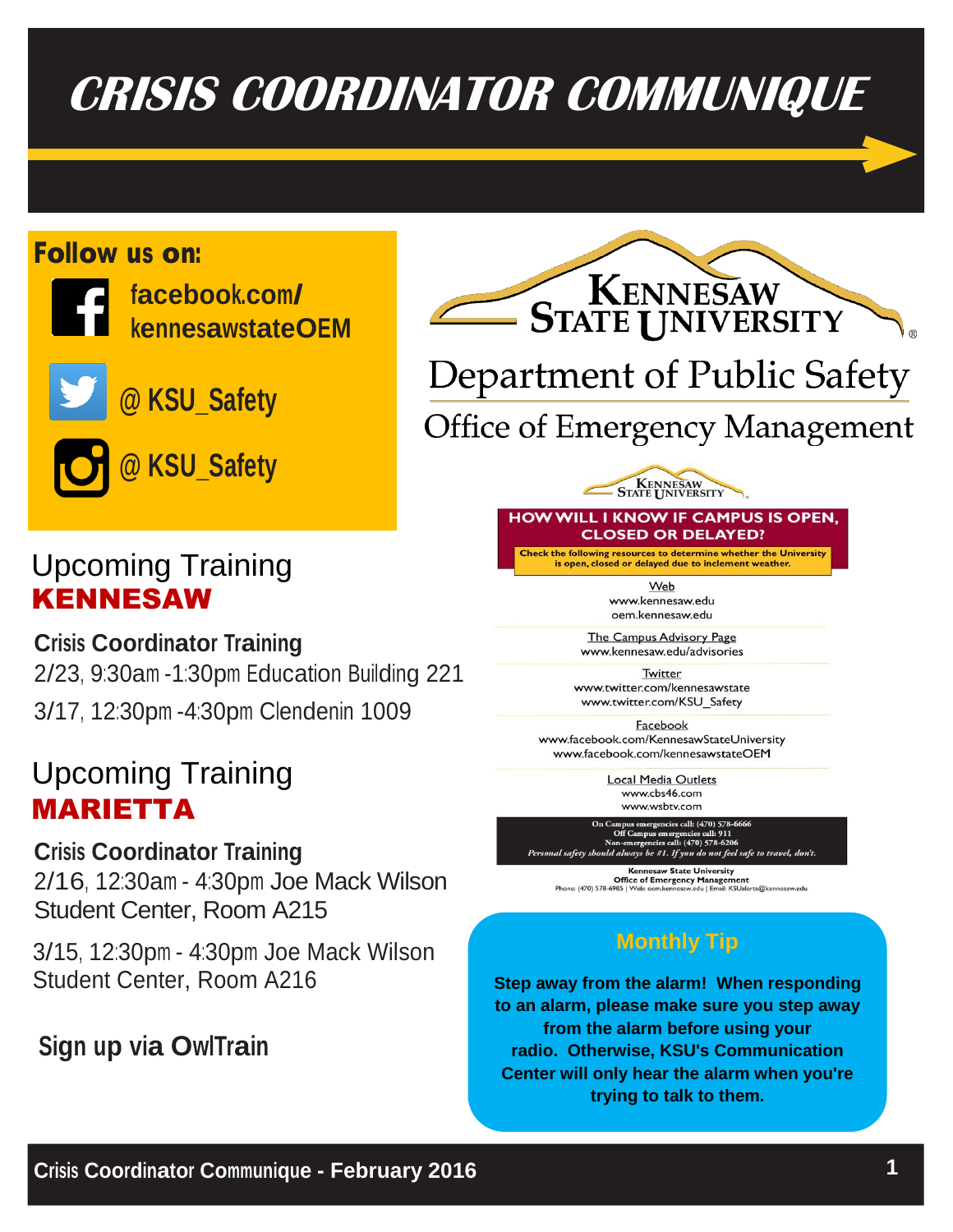## IMPORTANT DATES

**Crisis Coordinator Quarterly Meetings** 2/10/16 - 1:00pm - 3:00pm - Prillaman 2206 5/17/16 - 1:00pm - 3:00pm - Social Science 1017

**Siren Test** 

Every first Wednesday of the month at noon

**Radio Check Every first Wednesday of the month** Kennesaw Campus - 10:00am Marietta Campus - 10:30am



# SEVERE WEATHER AWARENESS WEEK

**February 1 – 5**

#### **The Red Cross provides the following information on Severe Weather Awareness Week**

First think about where you live and work. What [types of severe weather](http://www.redcross.org/prepare/disaster) could impact you there and how would it affect you and your family?

Second think about places where you vacation, have family or visit often. Are there different types of severe weather there that could affect you and your loved ones?

# **What You Can Do: Prepare Today**

Once you have identified types of severe weather that could affect you, it's time to get prepared.

**[Get a kit.](http://www.redcross.org/prepare/location/home-family/get-kit)** Being prepared means being equipped with the proper supplies you may need in the event of an emergency or disaster. Keep your supplies in an easy-to-carry emergency preparedness kit that you can use at home or take with you in case you must evacuate.

**[Make a plan](http://www.redcross.org/prepare/location/home-family/plan)**. It is important to make sure that the entire family is prepared and informed in the event of a disaster or emergency. You may not always be together when these events take place and should have plans for making sure you are able to contact and find one another.

**[Be informed](http://www.redcross.org/prepare/location/home-family/informed)**. Identify local authorities that will provide up-todate information during severe weather such as a radio station, TV channel or social media site. It's also important to know the difference between a watch and a warning. Take a minute to dispel the myths and learn [severe weather facts.](http://www.redcross.org/news/galleries/Severe-Weather-Myths-vs-Facts)





**Learn more about Red Cross preparedness**

**http://www.redcross.org/get-help**